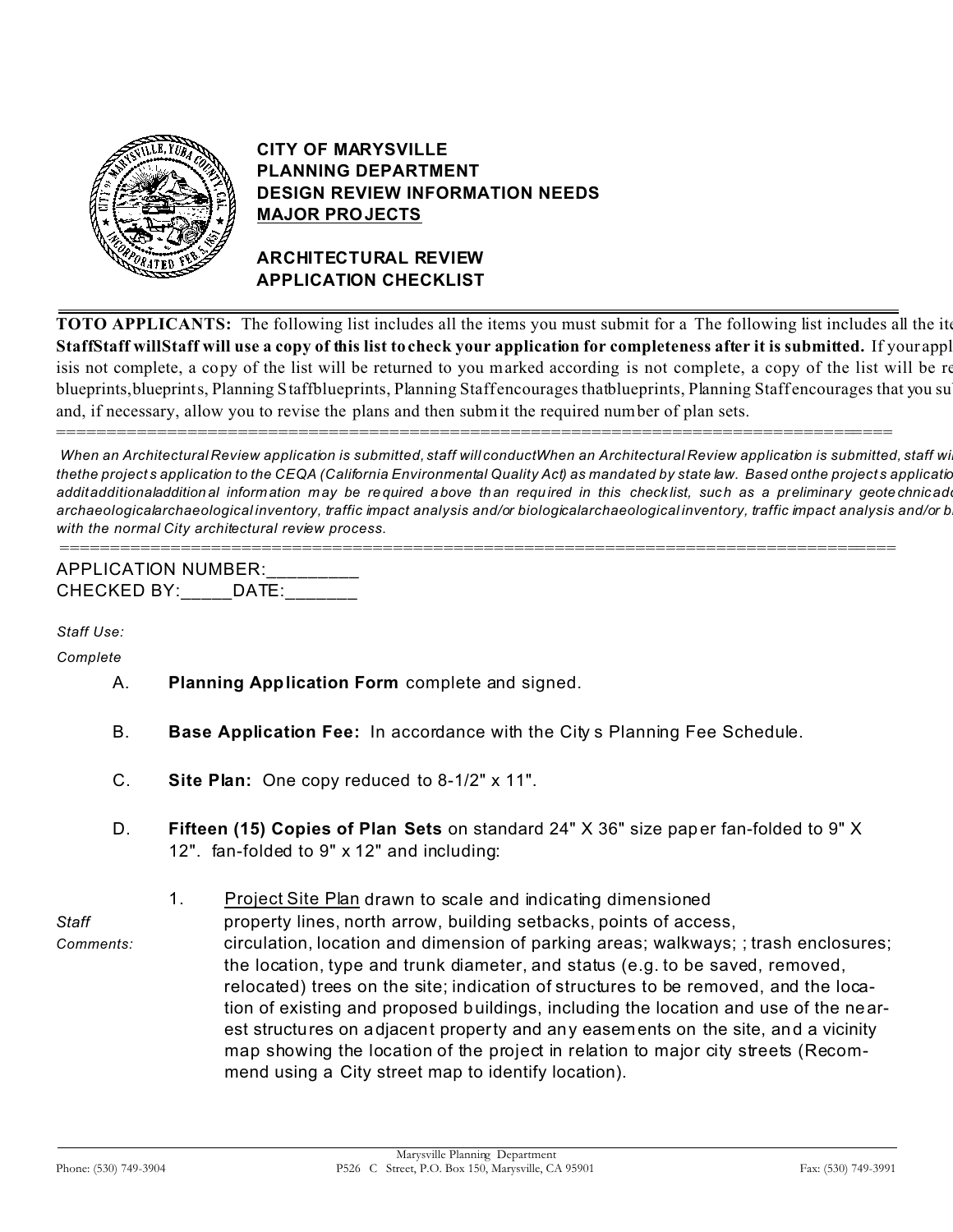| Staff                    | 2. | <b>Statistics and Descriptive Information, including:</b>                                                                                                                                                                                                                                                                                                                                                                                                                                                                                                                                                                |
|--------------------------|----|--------------------------------------------------------------------------------------------------------------------------------------------------------------------------------------------------------------------------------------------------------------------------------------------------------------------------------------------------------------------------------------------------------------------------------------------------------------------------------------------------------------------------------------------------------------------------------------------------------------------------|
| Comment:                 |    | (a)<br>The zoning and current uses of the site and adjacent properties.<br>(b)<br>The square footage of the project site.<br>A calculation of the number of parking spaces required and provided.<br>(c)<br>The area of the site to be covered by buildings and paved surfaces.<br>(d)<br>Square footage of planted areas.<br>(e)                                                                                                                                                                                                                                                                                        |
| <b>Staff</b><br>Comment: | 3. | Architectural Plans, including elevations views of all sides of the<br>building indicating the form and general exterior treatment of the<br>building and overall height at points adjacent to property lines, roof plan, pro-<br>posed exterior mechanical equipment, building lighting, building materials and col-<br>ors. Include eight copies of reduced to 8-1/2" x 11" colored architectural elevations<br>renderings.                                                                                                                                                                                            |
| Staff<br>Comment:        | 4. | <b>Preliminary Landscape and Irrigation Plans indicating proposed</b><br>plant materials (including common and botanical names of all plant<br>materials (including common and botanical names of all plants), hardscape<br>areas, existing trees to be retained, removed or replaced. Plans need to comply<br>with Article 18 and Chapter 11of the Marysville Municipal Code regarding land-<br>scaping. Requirements include plan preparation by a licensed landscape archi-<br>tect, landscape contractor or certified landscape designer and specific design<br>standards (refer to attached landscape regulations). |
|                          | 5. | Signs: General locations of contemplated signage on the building<br>or grounds should be included. Additional details, such as sign<br>construction and materials should also be included if available. If a major feature<br>of the project involves signage, then the following additional information should be<br>included in the package:                                                                                                                                                                                                                                                                           |
| Staff                    |    | Dimensions and square footage of all signs.<br>(a)                                                                                                                                                                                                                                                                                                                                                                                                                                                                                                                                                                       |
| Comment:                 |    | Dimensions and square footage of building walls on which signs are locat-<br>(b)<br>ed.<br>Means of lighting.<br>(c)                                                                                                                                                                                                                                                                                                                                                                                                                                                                                                     |
|                          |    | (d)<br>Heights of all signs.                                                                                                                                                                                                                                                                                                                                                                                                                                                                                                                                                                                             |
|                          |    | Message that will appear on each sign.<br>(e)                                                                                                                                                                                                                                                                                                                                                                                                                                                                                                                                                                            |
|                          |    | (f)<br>Description of materials and colors for letters and background.<br>A scaled drawing of each sign showing typeface and design details.<br>(g)                                                                                                                                                                                                                                                                                                                                                                                                                                                                      |
| <b>Staff</b><br>Comment: | 6. | <b>Exterior Lighting Plan including locations of all light standards and</b><br>placement of building lighting. This plan shall include power rating<br>details, heights, shielding design and cut sheets of lighting designs.                                                                                                                                                                                                                                                                                                                                                                                           |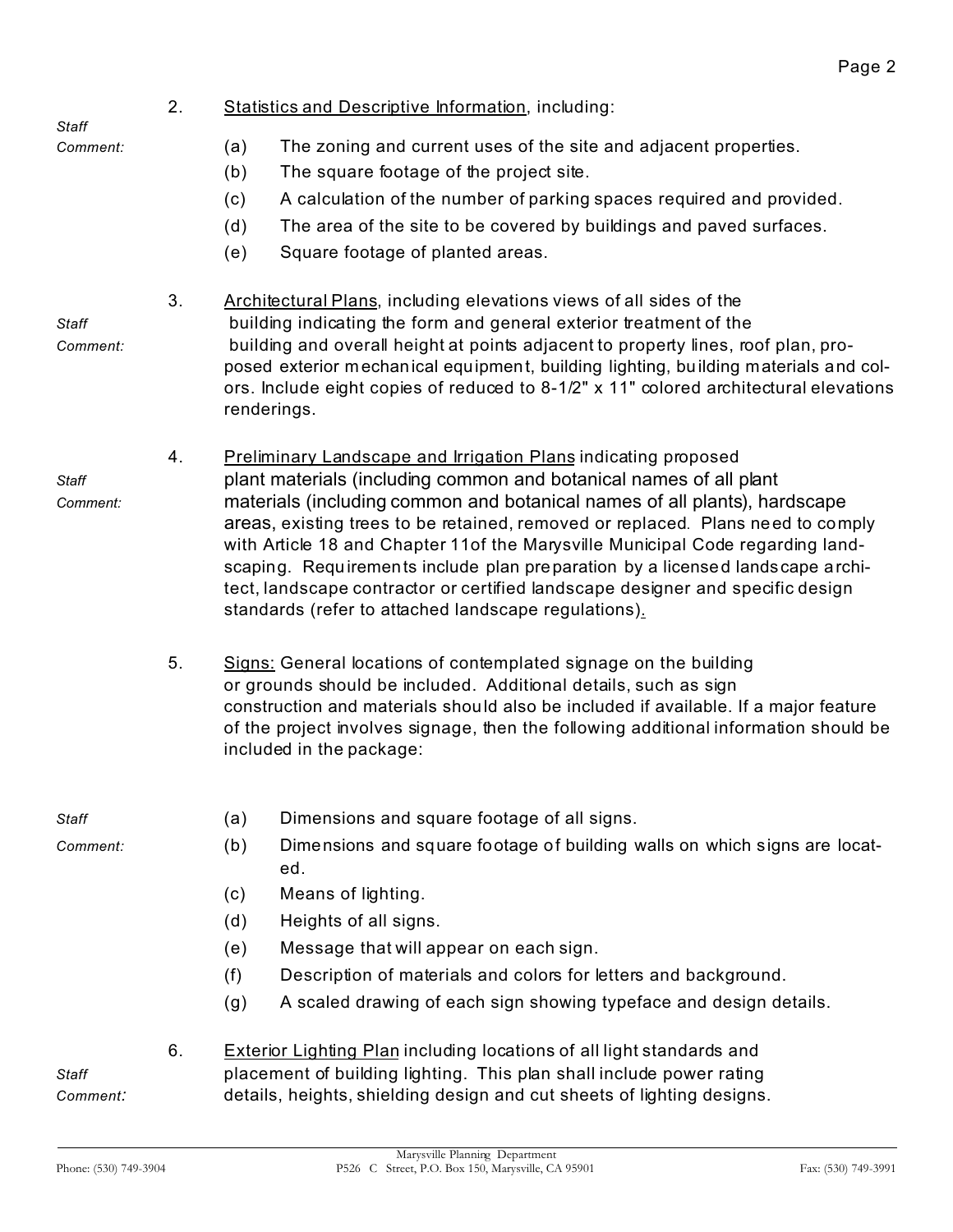| Staff<br>Comment:       | 7.                                                                                                                                            | Schematic Floor Plan showing interior building layouts, rooms or<br>use areas, square footages of bedrooms, entrances and relation<br>ship to exterior use areas.                                                              |  |
|-------------------------|-----------------------------------------------------------------------------------------------------------------------------------------------|--------------------------------------------------------------------------------------------------------------------------------------------------------------------------------------------------------------------------------|--|
| Staff<br>Comment:       | 8.                                                                                                                                            | Site Features Plan showing details on location and design of<br>trash/recycling enclosures, outdoor seating areas, walls, benches,<br>tables, bicycle parking and outdoor storage facilities.                                  |  |
| Е.<br>Staff<br>Comment: | <b>Site Photographs</b> of the project site, including neighboring development<br>and including a key map of where each photo has been taken. |                                                                                                                                                                                                                                |  |
|                         |                                                                                                                                               |                                                                                                                                                                                                                                |  |
|                         |                                                                                                                                               |                                                                                                                                                                                                                                |  |
|                         |                                                                                                                                               | Checked By: the contract of the contract of the contract of the contract of the contract of the contract of the contract of the contract of the contract of the contract of the contract of the contract of the contract of th |  |
| Date Received:          |                                                                                                                                               |                                                                                                                                                                                                                                |  |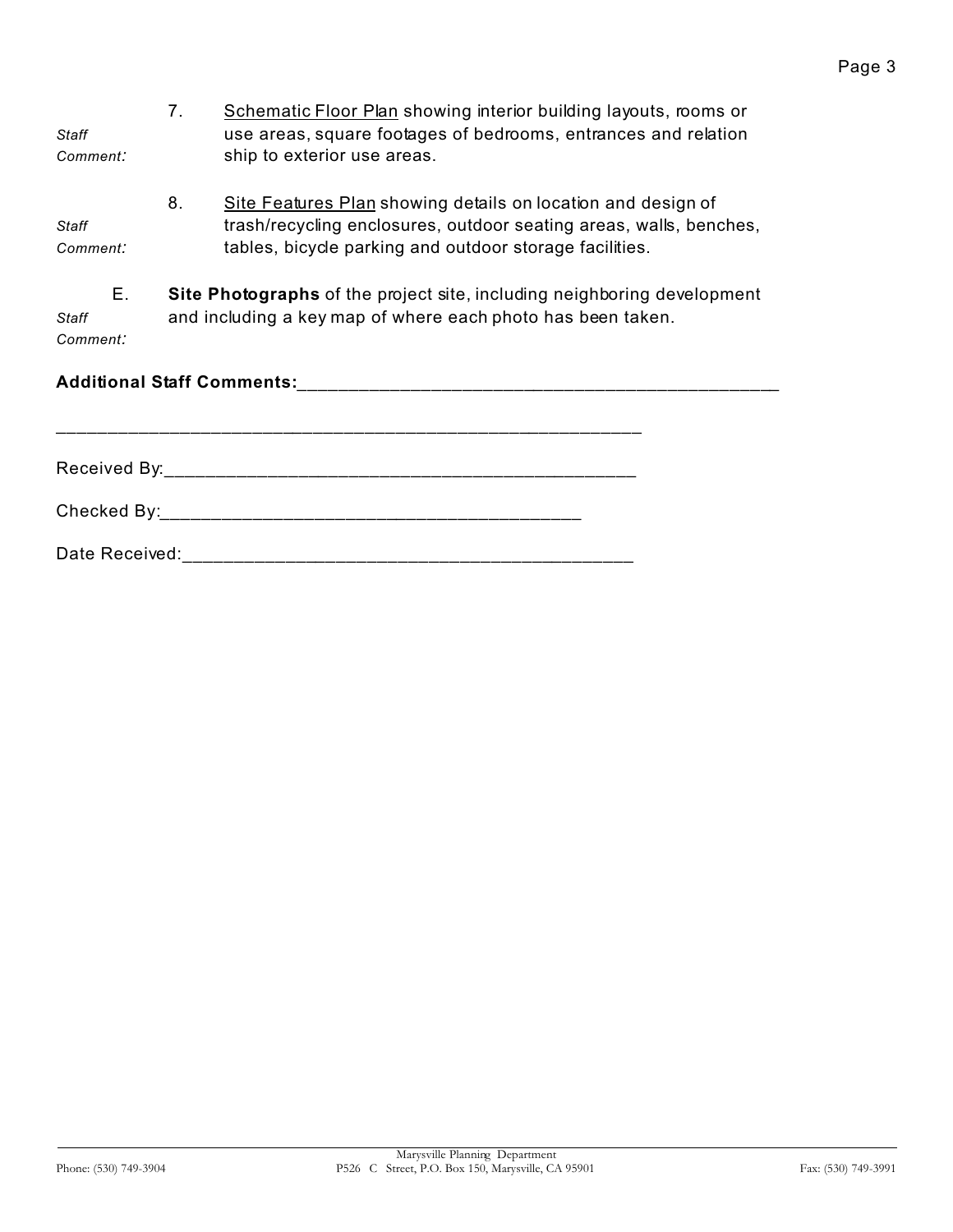# Related Landscaping Sections of the Zoning Code:

#### **Section 18.86.030 Landscape plan.**

(a) ExceptExcept for single-family dwellings, which are not model homes, a landscape Except for single-family dwellings, PlannerPlanner before a building permit is issued or a final map including common area is approved.Planner before a building bebe prepared by a licensed architect, or contractor, certified landscape designer, or other licensed or certified professional inin a related field. Any changes toin a related field. Any changes to the approved plan which affectin a related field. Any cha be approved by the City Planner.

(b) The landscape plan shall include the following:

(1) Scale,Scale, north arrow, locationScale, north arrow, location of adjacent streets, property lines,Scale, north arrow, location existing existing trees (including street trees) any other natural orand any other natural or manmade site features and any other r (2) Construction details pertinent to installation of the landscape in accordance with city standards;

(3) A note or calculation sheet with all landscape calculations relevant to the application of this section;

(4) AA plant listA plant list giving the common and botanical names of plants toA plant list giving the common and botanical formform withform with a key number assigned to each plant. On the plan, each plant shall be identified by a key number. The the plant, its spacing and quantity to be used, shall follow in the landscape legend;

(5) PlantsPlants shall be selected apprPlants shall be selected appropriately basPlants shall be selected appropriately base conditions of the site. Protection and preservation of native species and natural areas is encouraged;

(6) IrrigationIrrigation plans (at the same scale as the landscape plans) and specifications which comply with the Uniform Plumbing Code, insure adequate irrigation coverage and include the following:

(A) Scale, Scale, nScale, north arrow, locations of adjacent streets, property lines, easements, sidewalks, drives, paved buildings, buildings, existing trees, buildings, existing trees, including street trees, and any other natural buildings, existing trees, site,

(B) IdentificationIdentification and description of automatic irrigation components to insurfdentification and description of through water-conserving features,

(C) IdentificationIdentification of the system point of connection and size, water pressure available, aldentification of the system system in gallons per minute,

(D) AllAll locations of irrigation valves, controllers, hose bibs, quick coupler valves, sprinkAll locations of irrigation v preventors,

(E) SizesSizes of irrigation lines. Schedule 40 P.V.C. is required for all pressured lines and under all paved areas. Piping must bebe installed a minimum of twelve inches underground for nonpressurebe installed a minimum of twelve inches underground for constant pressure irrigation lines,

 $(F)$  AllAll irrigation systems shall be designed to avoAll irrigation systems shall be designed to avoid runoAll irrigation systems where water blows onto adjacent property, nonirrigated areas, walks, roadways or structures,

(G) Trees, Trees, shrubs and other landscaping Trees, shrubs and other landscaping materials Trees, shrubs and other landscaping materials in accordance with Section 11.04.100 of the maintained in accordance with Section 1 code.

(c) Such Such plans shall, at a minimum, identify all areas to be landscaped and include area and tree Such plans shall, at a minim types of landscaping proposed for such areas. (Ord. 1148 § 2 (part), 1992).

### **Section 18.86.040 Trees.**

Requirements for trees shall be as follows:

(a) One tree shall be provided for every three hundred square feet of required landscaped area.

(b) Within Within the parking area, one tree must be planted for every ten parking Within the parking area, one tree must be pla bebe distributed throughout the parking area surfbe distributed throughout the parking area surface to pbe distributed throughout the parking area surface to pbe distributed throughout. toward the total number of trees required in subsection (a) of this section.

(c) TreesTrees shall be planted and maintained in planters or Trees shall be planted and maintained in planters or landscap maturitymaturity fifty percent of the parking area is shaded at solar noon on June 21st. This requirement shall not apply to the development of single-family residences.

(d) OfOf the requiredOf the required trees, one tree shallOf the required trees, one tree shall be placed every thirty lineal feet of str